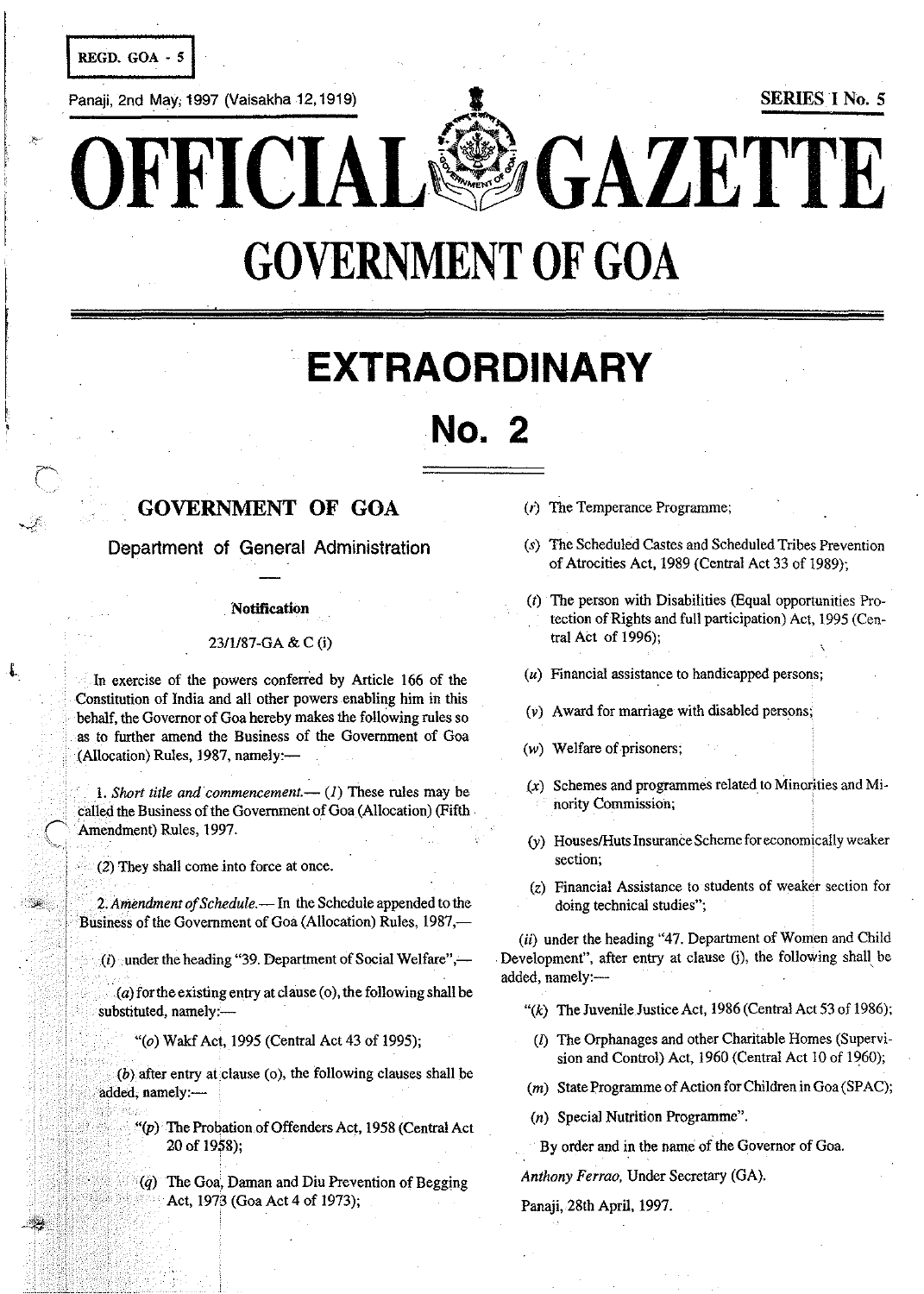### Department of Social Welfare

### The Scheme for Financial Assistance to the Students from **weaker sections of Goa**

The Government of Goa is hereby pleased to introduce a new Scheme for providing a financial assistance to students from weaker sections, as part of the activities under the Social Security and Welfare Programmes.

2. Short title and commencement.-- This Scheme shall be called "the scheme for grant of financial assistance to students from weaker sections of Goa, 1997" and shall come into force from the date of its publication in the Official Gazette.

*3. Objective.-* This'Scheme envisages to provide financial assistance to the students belonging to the weaker section of society i.e. those students whose total family income from all sources does not exceed Rs. 25,000/- per annum, for pursuing higher education (after Std XIIth) in professional COlleges such as Medical, Engineering, Dental, Pharmacy, Architecture and Fine Arts, so that no student from the weaker sections should be deprived of higher education merely because he cannot afford it due to his financial condition and who is otherwise deserving and willing to continue his higher education.

4. *Implementation.*— The scheme shall be implemented by the Directorate of Social Welfare. The quantum offinancial assistance under this Scheme shall be Rs. 500/- per month per students till completion of the professional course indicated above. The total amount of financial assistance thus sanctioned shall be treated as loan which will be interest free and the beneficiary students availing this financial assistance shall have to repay the same to the Government subsequently once the concerned student starts earning by way of job/employment or self-employment-either in lumpsum or by suitable instalments as the case may be.

5. Financial Outlay and Physical Targets.-It is proposed to give an assistance under this Scheme to 40 students during the year 1996-97 with an annual expenditure which works out to Rs. 2.40 lakhs.

*6. Funds.-*The required funds will be made available from the accrued interest from the corpus fund.which will be deposited in the Nationalised Bank. For this purpose, the Government has earmarked Rs. 1 crore as a corpus fund.

By order and in the name of the Governor of Goa.

*E, Silveira,* Under Secretary (Social Welfare).

Panaji, 15th April, 1997.

#### Notification

#### 1112/96-SWD

Whereas the Goyernment has introduced a Scheme for providing financial assistance to students from weaker sections as patt of the activities under the Social Security and Welfare Programme;

And whereas it js expedient to frame rules to regulate the procedure, etc., for the grant of financial assistance as aforesaid.

Now, therefore, the Government of Goa hereby makes the fol $lowing rules, namely:$ 

1. *Short title and commencement*.— (1) These rules may be . called the Goa (Financial assistance for pursuing higher education to students of weaker section from Goa) Rules, 1997.

(2) They shall come into force from the date their publication in the Official Gazette. .

2. Definitions.-- In these rules, unless the context otherwise **requires,-**

(a) 'Director' means the Director of Social Welfare of the Government of Goa;

(b) 'Government' means the Government of Goa;

(c) 'Prescribed forms' means the forms specified under these **rules;** 

 $(d)$  ' Scheme' means the scheme for grant of financial assistance to students from weaker sections of Goa, 1997;

(e) 'Student' means the person who is pursuing higher education i.e. after Std. XIIth, in any of the professional colleges such as Medical, Engineering, Dental, Pharmacy, Architecture and Fine Arts;

(j) 'Undertaking' means the undertaking appended to these **Rules;** .

(g) 'Weaker section' means and includes any person who has his domicile in the State of Goa for the last 15 years and whose total family income from all sources does not exceed Rs. 25,000/- per annum.

*3. Eligibility.-* For the purpose of availing benefit under the Scheme, the applicant shall fulfill the following conditions, namely:-

(1) Should have a domicile of 15 years or more in the State of Goa at the time of making application and produce Domicile Certificate in the form indicated in Appendix-I;

(2) Hislher family income from all sources should not exceed Rs. 25,000/- per annum, duly certified by the Mamlatdar of concerned Taluka in form indicated in Appendix-II;

(3) The applicant must forward hislher application in the form indicated in Appendix III, for claiming the assistance through the Head of the Institution (Dean/Principal) where he/she has taken admission for higher education with regular attendance Certificate;

(4) The application shall be accompained by- $-(1)$  An Undertaking in the form indicated in Appendix-IV duly signed by the parents/guardians and two independent sureties of Government servants and (2) an income Certificate in the form indicated in Appendix-II.

*4. Scrutiny of application and sanction of financial The scrutiny of the application will be done* by the Directorate of Social Welfare of the Government. After completion of all formalities, the financial assistance will be released on quarterly basis by crossed cheque drawn in the name of the beneficiary student.

(2) The financial assistance under the ·Scheme will not be released retrospectively. It will be released only from the date of **its sanction onwards.**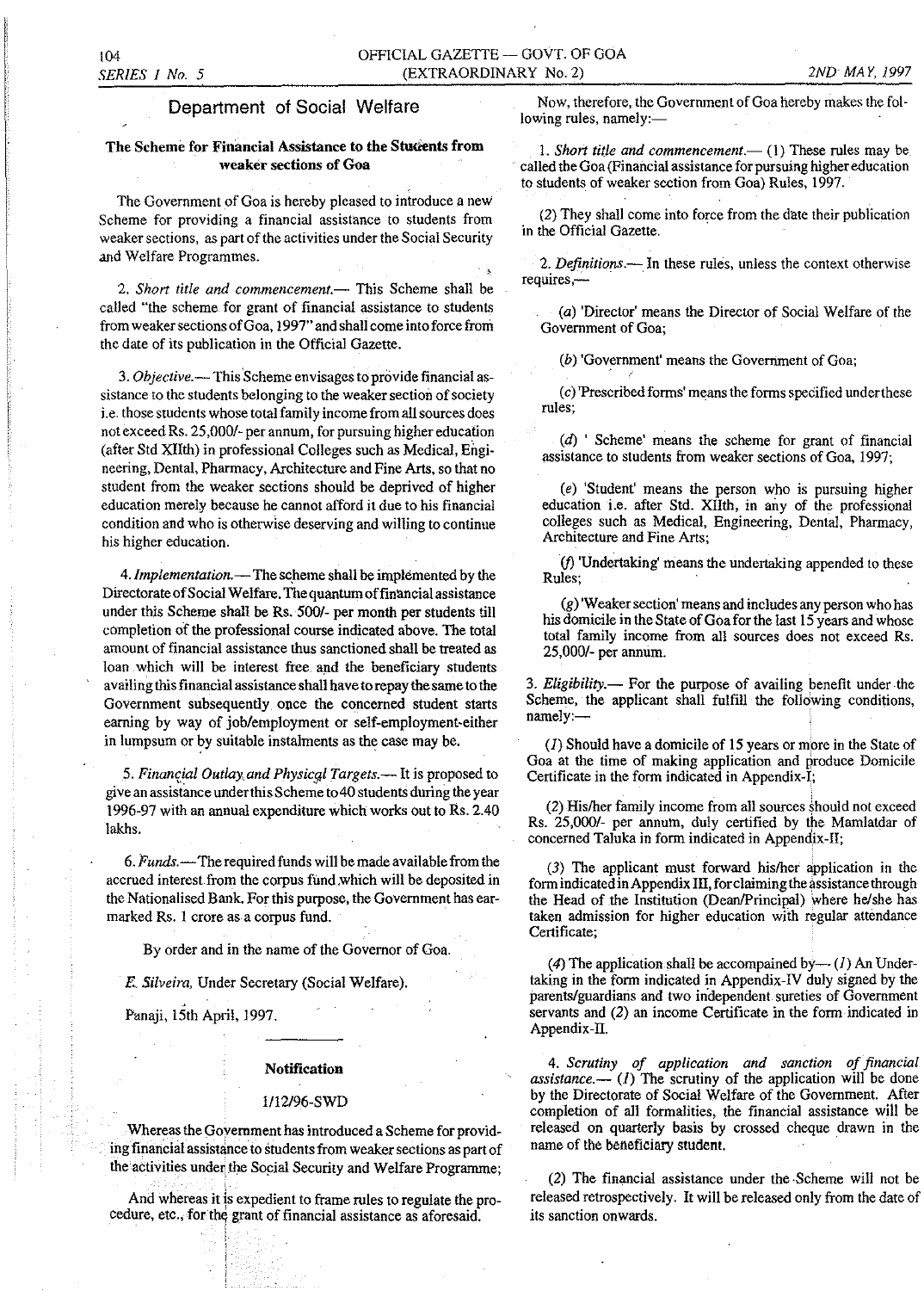### OFFICIAL GAZETTE - GOVT, OF GOA (EXTRAORDINARY No. 2)

 $(3)$  In case the beneficiary student discontinues the course before its completion, the beneficiary/sureties shall repay the Government the entire amount of assistance released to him/her in lumpsum.

(4) The Head of the respective educational Institution shall ensure before issuing NOC/Clearance to the student beneficiary under the Scheme that he/she has repaid to the Government the entire amount of assistance released to him under the Scheme in case of discontinuation before completion of the full course.

5. Funds.—The required funds will be made available from the accrued interest from the corpus fund which will be deposited in the Nationalised Bank. For this purpose, the Government has earmarked Rs. 1 crore as a corpus fund.

By order and in the name of the Governor of Goa.

E. Silveira, Under Secretary (Social Welfare).

Panaji, 15th April, 1997.

#### **APPENDIX - I**

#### [See rule  $3(1)$ ]

#### **DOMICILE CERTIFICATE**

| resident of                                                                 |  |
|-----------------------------------------------------------------------------|--|
|                                                                             |  |
| staying in the State of Goa for the last 15 years and his/her address is as |  |
| given below and he/she is eligible to apply under the Scheme for grant of   |  |

financial assistance to students from weaker sections of Goa, 1997.

#### (In capital letters)

(1) Present address:

(2) Permanent Address

(Full Name)

Mamlatdar ...

Signature

(Seal)

## Date: Place:

### **APPENDIX - II**

[See rule  $3(2)$ ]

#### **INCOME CERTIFICATE**

| This is to certify that the total annual family income of Kumar/Kumari  |
|-------------------------------------------------------------------------|
|                                                                         |
|                                                                         |
|                                                                         |
|                                                                         |
|                                                                         |
| (Rupees in words) an he/she is eligible to apply for grant of financial |

assistance under the Scheme for grant of Financial assistance to students from weaker sections of Goa, 1997.

Date:

Place:

Mamlatdar (Full Name)

Signature

Seal

#### **APPENDIX - III**

#### [See rule  $3(3)$ ]

#### APPLICATION FORM FOR AVAILING ASSISTANCE UNDER THE SCHEME FOR GRANT OF FINANCIAL ASSISTANCE TO STUDENTS FROM WEAKER SECTION OF GOA, 1997

#### **GOVERNMENT OF GOA**

#### Directorate of Social welfare

Latest photo of the applicant

| $To, \neg$                     | the company of the             |
|--------------------------------|--------------------------------|
| The Director of Social Welfare |                                |
|                                | Directorate of Social Welfare, |
| Government of Goa.             |                                |
| Panaii Goa.                    |                                |

#### (Through the Dean/Principal)

| Subject. Request for grant of financial assistance under the |  |  |
|--------------------------------------------------------------|--|--|
| above Scheme                                                 |  |  |

Sir,

I hereby apply for the financial assistance under the above mentioned Scheme for the academic year ..................... The details are as follows:-

- (1) Name in full (in block letters): (Surname first)
- Present address in full:  $(2)$ (in block letters)
- (3) Permanent address: (in block letters)
- $(4)$  Age:
- $(5)$  Sex:
- (6) Marital Status: Single/Married/divorced
- (7) Name of the Professional course joined:
- (8) The date of joining the said course:
- The likely date (Month and year) of the  $(9)$ completion of the said course
- (10) The likely amount of financial assistance, at the rate of Rs. 500/- per month (with effect from the date of application till completion of the course):

I hereby declare that I have taken regular admission to the above mentioned course and since then have regularly been attending the classes; and the information given in this application is true and correct

Rs. . . . .